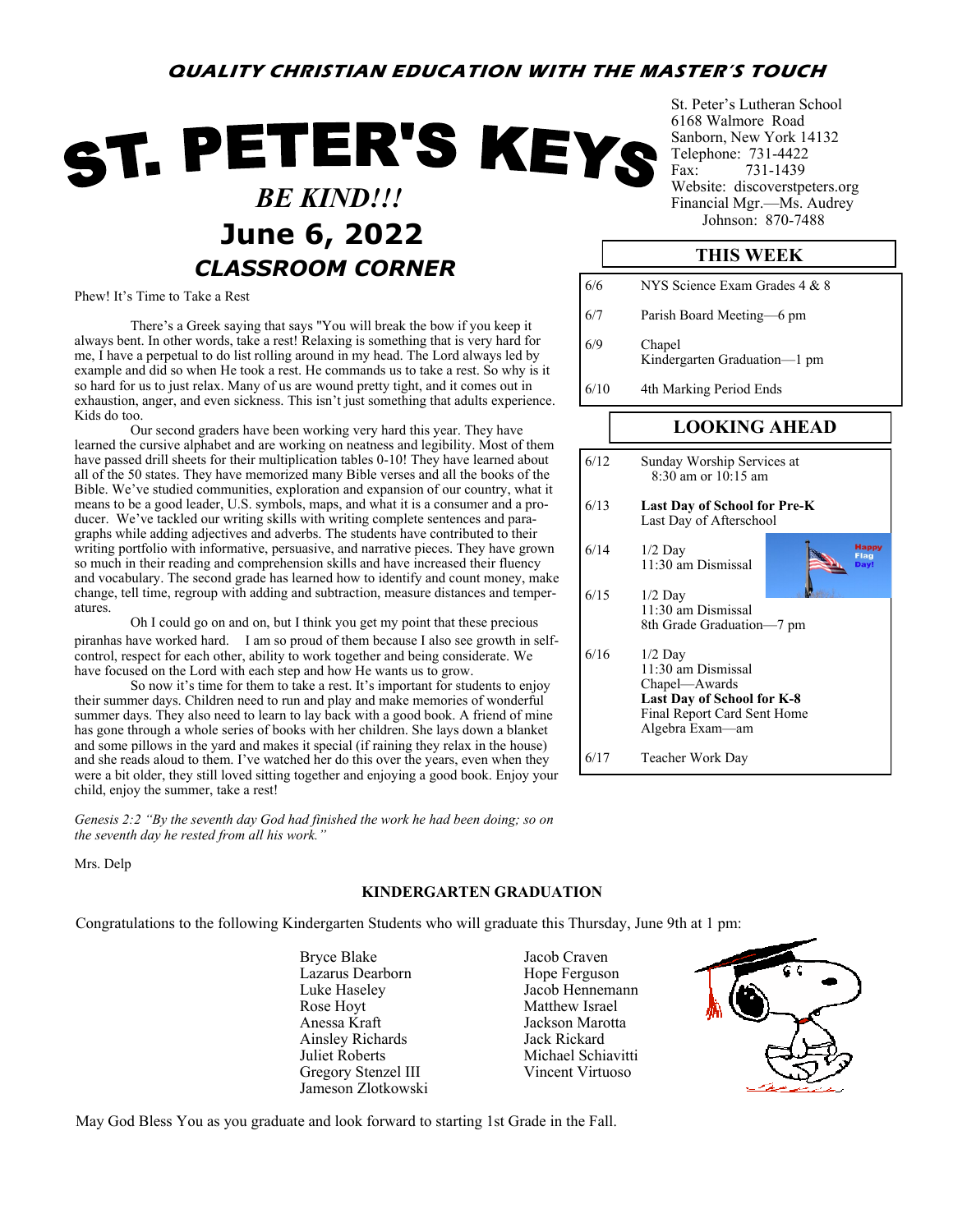### **MILK, ICE CREAM, WATER AND SNACK BOX**

All of the above items will be available at lunch time this week. However, we have a limited supply and may run out of an item, so please make sure your child has an adequate lunch and drink.

Thank You!

# contact the office. **NOTE REGARDING TUITION PAYMENTS**

If you are paying your tuition in Full, you should be receiving a letter this week with details on your payment. All payments in Full are due by July 15th. If your full payment is received by July 1st, you can deduct \$25 per family.

### **CHAPEL OFFERINGS**

Thank you to everyone who has sent in Chapel Offering this school year. We have been collecting for First Responders.

Our donations will be sent to the Bergholz Fire Company who service our area and sponsors our Annual Fire Essay and Coloring Contests.

If you would like to make a final donation, please send in by June 16. You can make any checks out to St. Peter's Lutheran School.

Thank you to everyone who has contributed to these offerings!

### **MEDICATIONS IN SCHOOL**

If your child had a Dr.'s authorization to have medical supplies/devices at school, a parent must pick up these medical supplies/devices (i.e. inhaler, epi-pen, medications, etc.) in the office on the last day of school, June 16th. Medical supplies/devices CANNOT be sent home with a student. Nothing can be left at school. All supplies/devices must be sent in at the beginning of the 2022/2023 school year with a current script from the doctor. Any questions, please

### **SUMMER OFFICE HOURS**

Hours for the office are reduced in the summer months. If you need to contact the office, please call and leave a message. The answering machine will state the office hours for the week. If we are not in the office, we will return your call as soon as we can.

Thank you!

#### **END OF THE YEAR BASKET AUCTION**

Our basket auction was a huge success!!! Thank you to everyone who participated. We will have a final total of what was made in next week's KEYS.